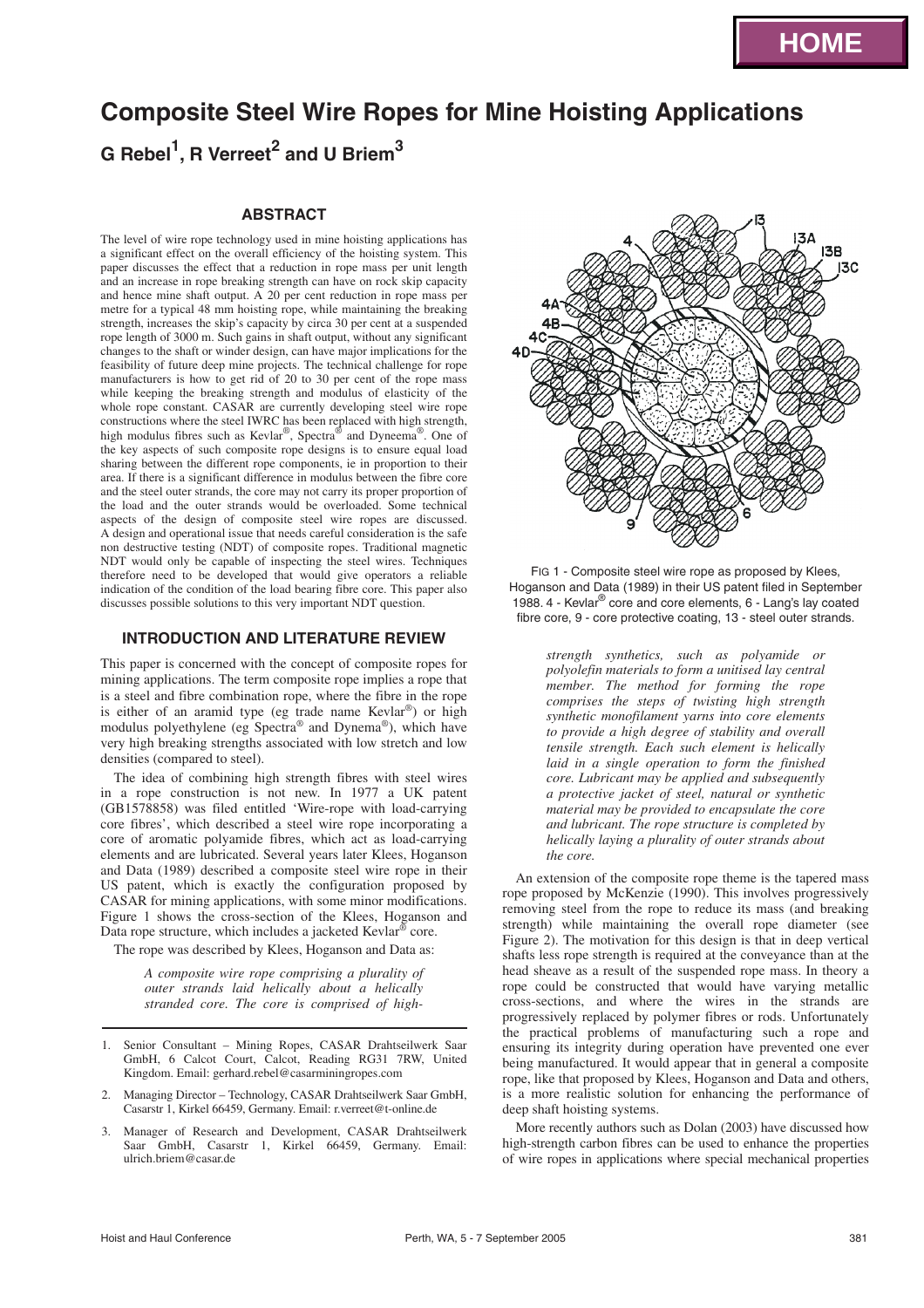

FIG 2 - Reduced or tapered mass rope as proposed by McKenzie (1990) for deep shaft mine hoisting applications. The five cross-sections show progressive replacement of steel with polymer material moving down the shaft. 12 - fishback wire strand, 14 - steel wire rope core, 16 - synthetic fibre rope core, 18 - outer steel wires, 20 - synthetic fibre strand core, 22 - steel wire strand core (triangular), 24 - synthetic strand core (triangular), 26 - extended synthetic strand core (triangular).

are needed that are not provided by steel-only constructions. There is also a substantial body of literature that deals with the application of high-strength fibre ropes (ie fibre only) in various applications, such as elevator systems and offshore mooring. Examples include the book by Hearle, O'Hear and McKenna (2004), which gives a broad description of the design and application of fibre ropes, and Olsen and O'Donnell (1999) where the use and magnetic inspection of Kevlar® elevator ropes is described.

However, for mining applications it is unlikely that fibre-only ropes will be robust enough to withstand handling during installation and maintenance operations. Deterioration on multi-layer drums will also be a limiting factor. It is for these reasons that the authors are proposing the use of composite steel and fibre ropes, which would combine the robustness of a steel rope with the weight saving properties of fibre ropes. In the sections that follow, a discussion of the potential benefits of composite ropes to the mining industry is given and an example of a design of a composite TURBOPLAST rope for drum winding applications is presented. This is followed by a brief examination of issues relating to the effective non-destructive testing of composite ropes and some developments in high strength fibre synthesis that could revolutionise rope design for mining applications.

# **THE SIGNIFICANCE OF ROPE WEIGHT REDUCTION AND STRENGTH INCREASE ON MINE SHAFT OUTPUT**

The level of wire rope technology used in mining applications can have a significant effect on the overall efficiency of the hoisting system. In this section, examples are given of the effects that reductions in rope mass per unit length and increases in rope breaking strength can have on rock skip capacity.

Figure 3 shows a typical configuration of a drum winder for hoisting rock in a vertical shaft. Starting with standard rope

constructions used for these applications, it is clear that increases in the strength to mass ratio of the ropes would have a positive effect on the efficiency of the winder and on shaft output capacity.

## **Opportunities for rope improvements**

Two possibilities exist for improvements in the rope strength to mass ratio for a given rope diameter:

- 1. lighter ropes with the same breaking strength, and
- stronger ropes with the same mass per unit length.

In order to investigate the effects of the above two variations, it is necessary to make some assumptions regarding the winding system. The two most important values in determining skip capacity for a given hoisting rope are the allowed static factor of safety and the skip factor or ratio between the empty skip mass and rock payload. For the calculations here the following values have been assumed:

$$
SF = \frac{Rope \text{ Breaking \nStrength}}{\text{Maximum Static Rope Load}} = \frac{25000}{4000 + L}
$$
 (1)

$$
f_{skip} = \frac{Empty \ Skip \ Mass}{Rock \ Payload} = 0.7
$$
 (2)

The static factor of safety (*SF*) equation dependant on the maximum suspended rope length (*L*) represents the latest technology for the South African mining industry, SANS (2000). The skip factor of 0.7  $(f_{\text{sim}})$  is a typical value for the design of rock skips for drum winders.

With these assumptions made, a simple equation for the rock payload  $(M<sub>n</sub>)$  can be determined in terms of the minimum rope breaking strength for design (*MBL*), the rope mass per unit length  $(\rho)$  and the skip factor  $(f_{skip})$  and maximum suspended length (*L*):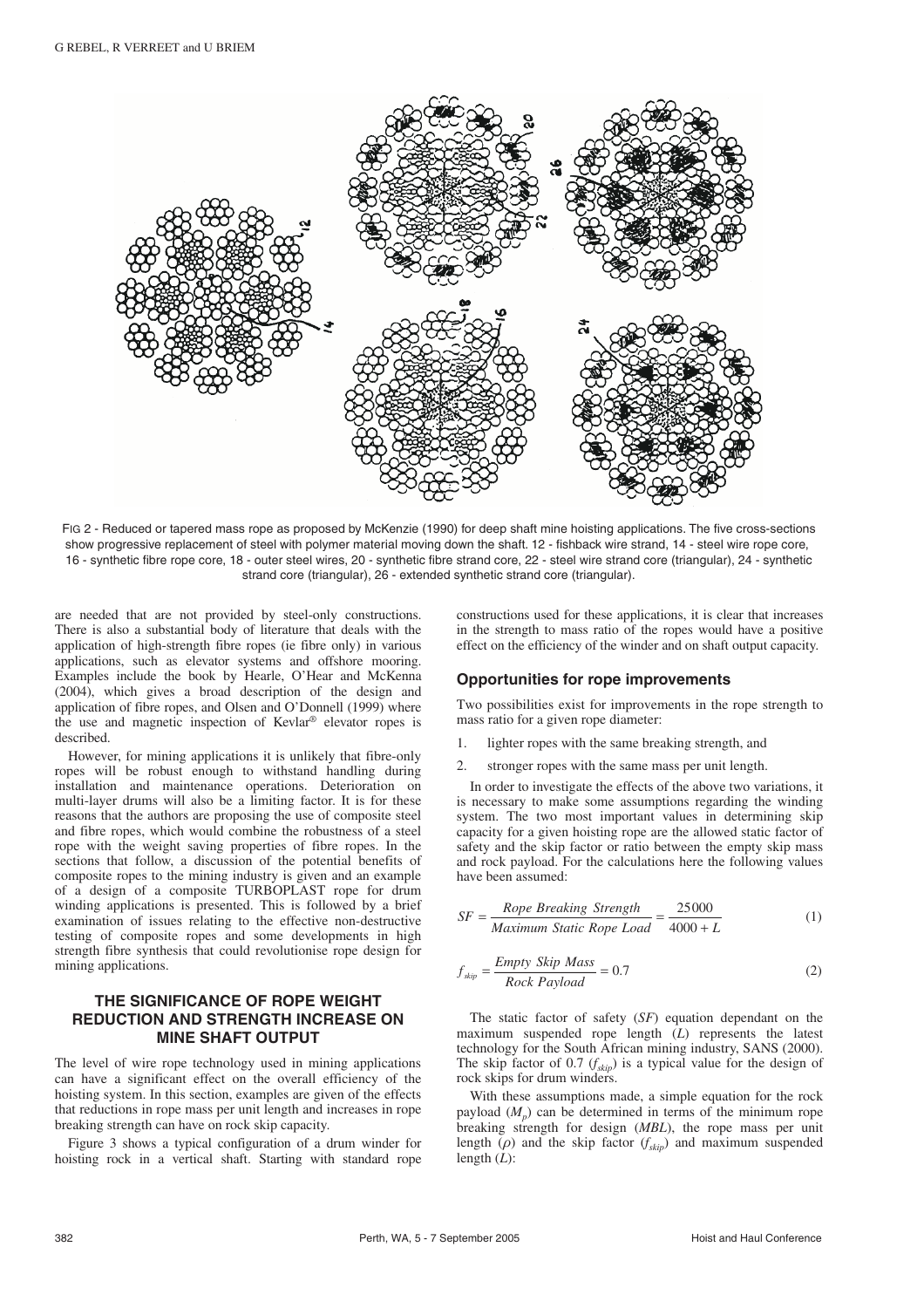$$
\frac{25\ 000}{4000 + L} = \frac{MBL}{M_p + f_{skip}M_p + \rho.L}
$$

$$
= \frac{MBL}{M_p.(1 + f_{skip}) + \rho.L}
$$
(3)
$$
M_p = \frac{MBL.(4000 + L)}{25\ 000.(1 + f_{skip})} - \frac{\rho.L}{(1 + f_{skip})}
$$

For most ropes the *MBL* is reported in units of kN, so for the payload in kg, Equation 3 would become:

$$
M_{p} = \frac{\frac{MBL1000}{9.81} \cdot (4000 + L)}{25\ 000 \cdot (1 + f_{skip})} - \frac{\rho L}{(1 + f_{skip})}
$$
(3a)

#### **Lighter ropes with the same breaking strength**

Using Equation 3a it is possible to investigate the effects of changes in *MBL* and  $\rho$  on the skip payload,  $M_p$ . Starting with typical parameters for a mine hoisting rope, Figure 4 shows how skip capacity varies with depth and reduction in rope mass per unit length. Note that the zero per cent line represents the initial conditions that would be achieved with the standard hoisting rope technology.



FIG 3 - Typical vertical shaft rock winder configuration. Current shaft depths range from a few 100 m to 3000 m in a single lift for gold mining in South Africa.

It is of interest to note that because the static factor of safety is decreasing with depth, Equation 1, there is a unique rope strength to weight ratio, which would allow for constant skip capacity at all shaft depths. Examination of Equation 3shows that when  $MBL/\rho = 25000$  m, the skip capacity becomes independent of the suspended length  $(L)$ :

$$
M_p = \frac{MBL.4000}{25\ 000. (1 + f_{\text{skip}})}
$$
 (3b)

By comparing the skip capacities for reductions in rope mass per unit length (ie five per cent, ten per cent, etc) to the standard rope technology (zero per cent) in Figure 4, it is possible to determine the effect of the reduction in mass on the percentage increase in capacity. This gives an indication of the significance of the changes. Figure 5 shows the results of such calculations.

A 20 per cent reduction in rope mass per metre at 3000 m increases skip rock capacity by 29 per cent. By the way in which this was calculated, the value automatically takes into account the increase in skip mass required for the additional rock. The winder parameters would stay more or less the same because the rope line pull remains unchanged (ie unchanged diameter and breaking strength).

### **Stronger ropes with the same mass per unit length**

Figure 6 shows how skip capacity varies with depth and an increase in rope breaking strength. Note that the zero per cent line again represents the initial conditions that would be achieved with the standard hoisting rope technology. Although not shown in the figure, in this example an increase in strength of 39.5 per cent would result in the capacity becoming independent of the maximum suspended length (*L*), the condition described earlier by Equation 3b.

Based on the data in Figure 6, Figure 7 shows the effect on skip capacity when the ropes with higher breaking strength (same diameter and mass) are compared to the typical condition (zero per cent).

In the case of a 20 per cent increase in breaking strength, with unchanged mass per metre at 3000 m, skip rock capacity increases by 50 per cent, which is significant. Changes to the rope breaking strength imply higher line pulls for the same static factor of safety and so the increases in capacity in Figure 7 would require changes to the design of the winding machines. For a fixed number of skips per month, shaft output and the increase in skip capacity are directly related. So, if the capacity of the skip goes up by 50 per cent, then in theory the shaft output would also increase by the same amount (assuming mining can support this).

## **Lighter and stronger ropes**

It is also possible to consider a combination of a reduction in rope mass with an increase in strength. When using the previous two values of 20 per cent decrease in mass and a simultaneous 20 per cent increase in strength, the skip capacity would increase by 79 per cent at 3000 m (this implies a rope with a *characteristic length*, *MBL*/ρ, of 26 890 m).

#### **Existing installations and capacity factors**

If composite ropes are to be applied in existing installations then maintaining rope diameter is important so that sheaves and drum sleeves do not need to be changed. The discussion in this section has not considered the effects of capacity factor, which is applied in some jurisdictions like South Africa, under the conventional mining regulations. When the factor of safety, as defined in Equation 1, is applied then the capacity factor is not used.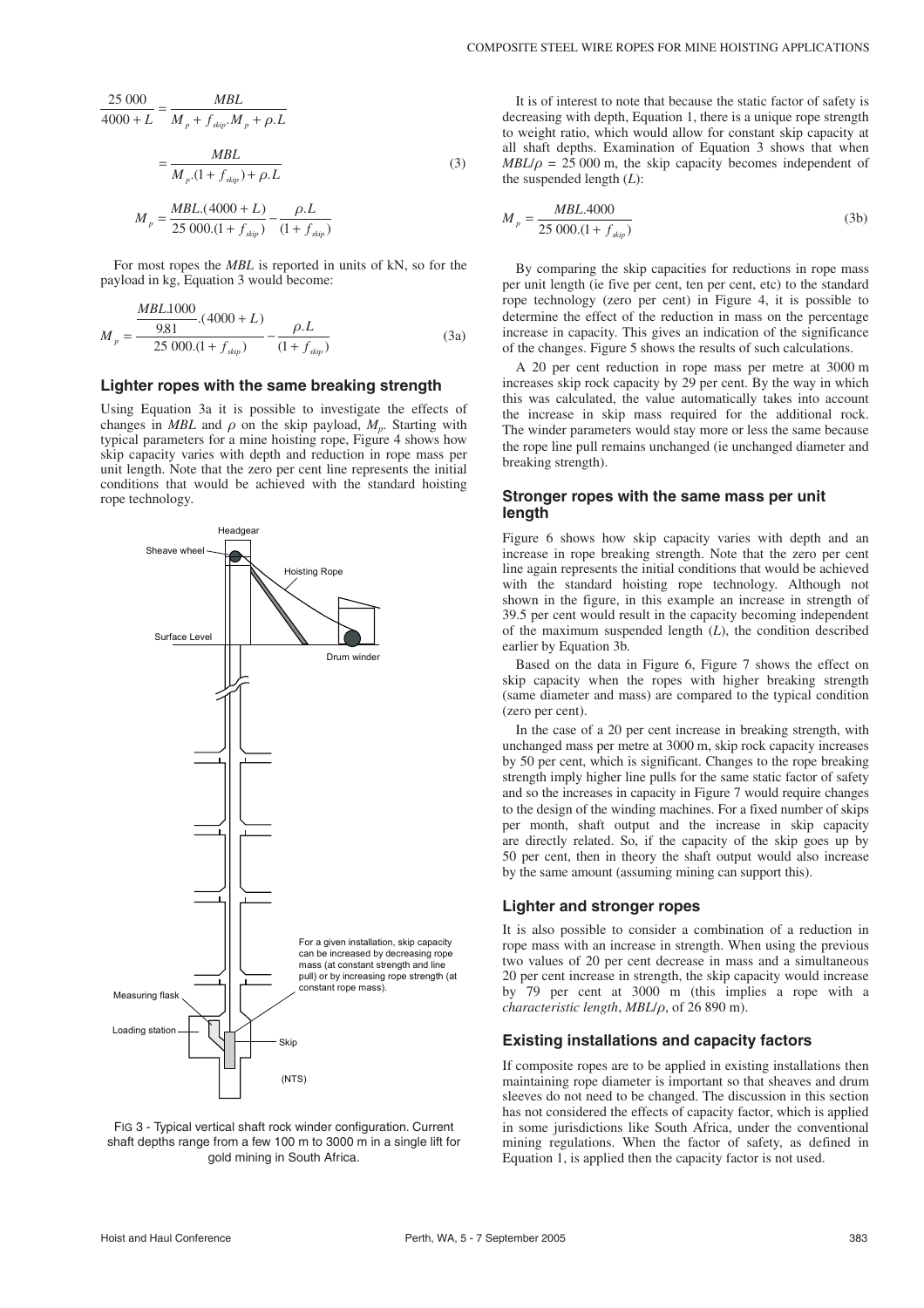

FIG 4 - Calculated skip capacity based on typical mine hoisting system parameters for vertical shaft drum winders. The family of curves show the effect of reductions in rope mass per unit length, with maintained diameter and breaking load (MBL), on the skip rock capacity.



FIG 5 - Influence of rope mass reduction on skip capacity for a typical vertical shaft drum winding installation. For these calculations it was assumed that the rope breaking strength and diameter remain unchanged.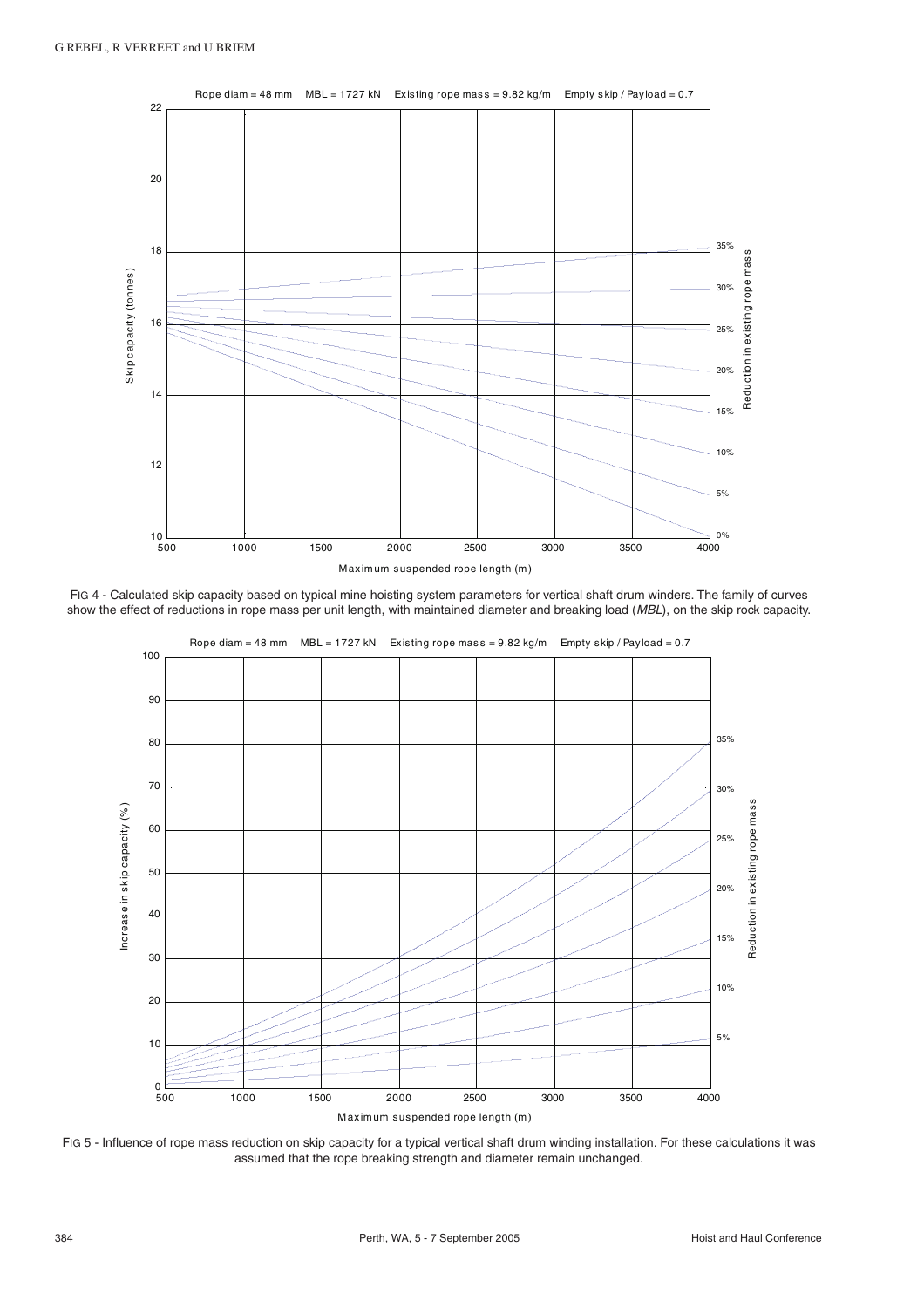

FIG 6 - Calculated skip capacity based on typical mine hoisting system parameters for vertical shaft drum winders. The family of curves show the effect of increases in rope breaking load (MBL) on the skip rock capacity, with maintained rope mass per unit length and diameter.



FIG 7 - Influence of rope breaking strength increase on skip capacity for a typical vertical shaft drum winding installation. For these calculations it was assumed that the rope mass per metre and diameter remain unchanged.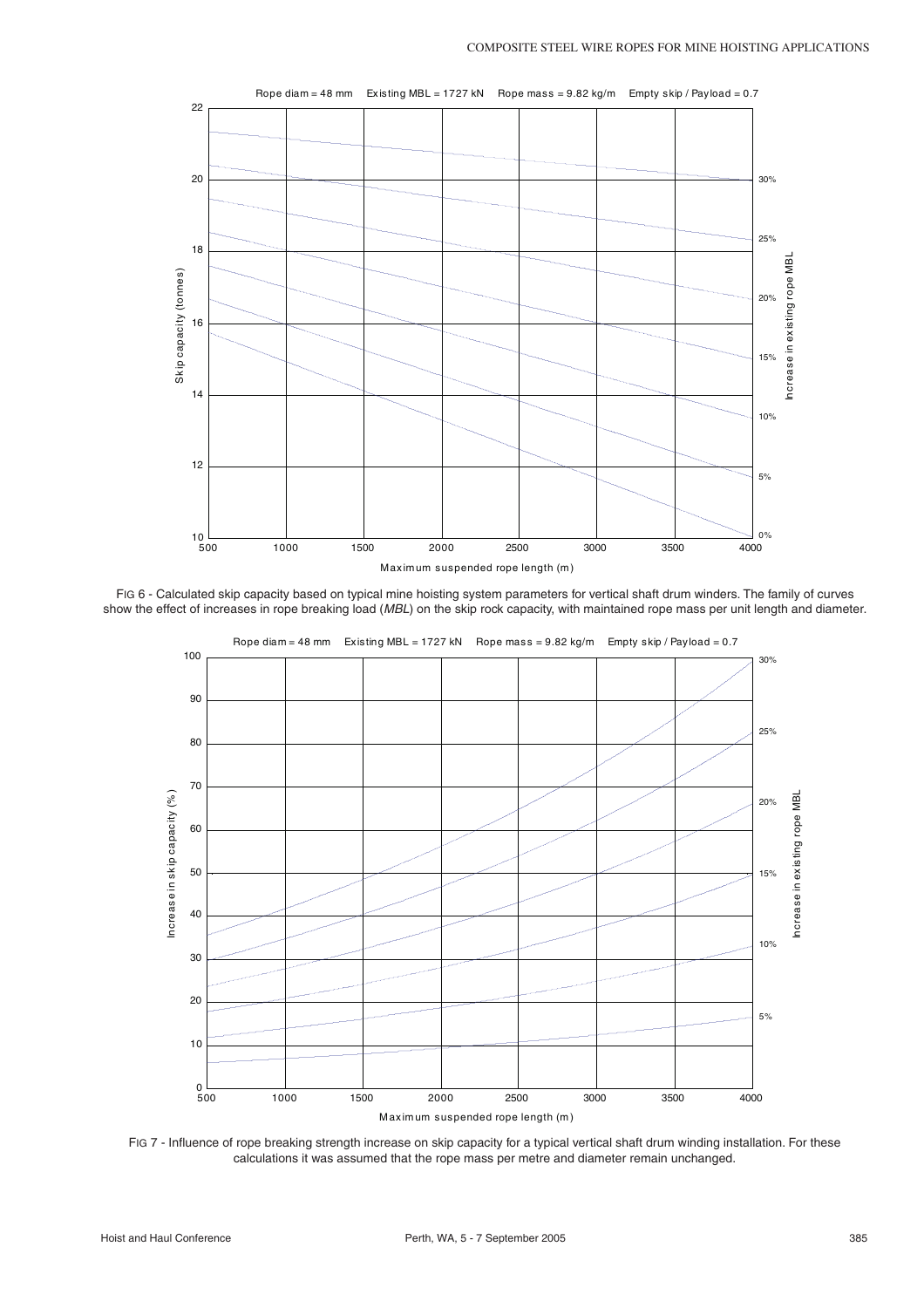The effect of capacity factor on the outcomes of the two possibilities for rope improvement would have different implications to those shown in the earlier figures. Capacity factor limits the factor of safety at the skip and so generally in shafts shallower than 2000 m this is the primary design consideration. In such cases lighter ropes of the same breaking strength and diameter would not hold the same benefits as stronger ropes with the same mass and diameter.

## **Characteristic lengths**

For a particular rope construction, the ratio of the rope breaking strength to the mass per unit length (*MBL*/*ρ*) is largely a constant value over the full range of typical diameters used for mining hoisting applications. This value is also the suspended length in metres where the rope would break under its own weight with no attached end load, known as the *characteristic length*. For the 1900 MPa standard mine hoisting ropes considered in the above calculations, the ratio of *MBL*/ρ is on average 17 900 m (N/(N/m) or kN/9.81\*1000/(kg/m)). For a steel rod with a tensile grade of 1900 MPa and density of 7850 kg/m3 the *characteristic length* would be 24.673 m. In comparison to other engineering materials, high-strength steel wires have relatively low *characteristic lengths*. Materials like Kevlar® and Spectra 1000® show values between 200 and 315 km. When comparing these *characteristic lengths*, it is clear that there should be considerable room for improving the lifting capacity or efficiency of mining ropes. Table 1 shows how *characteristic lengths* differ for a range of materials. This is really a measure of the lifting efficiency of the materials.

CASAR currently manufacture steel wire ropes for drum winding applications with *characteristic lengths* of between 19 700 m and 21 700 m based on the minimum rope breaking strength. New technology developments, some of which are under patent application, will allow for significant increases in lifting performance for mining applications. It is very likely that values of 25 000 m could be achieved in the near future with no negative effects on rope performance in service. The sample calculations in this section have shown that such ropes would have significant benefits for mining companies. The improved rope technology would allow more material to be hoisted from existing shaft installations and result in optimised designs for future deep vertical shafts.

# **Another benefit of composite ropes – reduced lay length changes**

Besides the hoisting capacity advantages that composite ropes would offer, they could also be useful is addressing the problems with lay length changes on deeper shaft drum winders and torsional instability of ropes on Koepe winders. Rebel (1997) studied the torsional behaviour of triangular strand ropes for drum winders in detail and concluded that reductions in rope mass per metre could have a notable effect on the extent of lay length changes in deeper shaft applications. It was recommended at that time that triangular strand rope development should focus on the reduction of rope weight per unit length while maintaining the diameter and breaking strength. Indications were that a ten per cent reduction in weight per unit length could delay lay length changes at installation by 500 m (ie 2500 m lay lengths at 3000 m suspended length). Replacement of metallic components in the rope cross-section with lightweight material such as polymer fibres or extruded polymer profiles was identified as well as the alternative solution of including high-strength aramid type fibres into the cross-section, which would contribute to the rope strength.

# **A TURBOPLAST COMPOSITE ROPE – APPROXIMATE CALCULATIONS**

In the previous section it was demonstrated that a composite rope can enhance hoisting performance compared to a steel-only rope, but can such a rope be made based on existing rope designs? A 48 mm TURBOPLAST rope has a nominal metallic crosssectional area of  $1201.1$  mm<sup>2</sup> and a basic structure as shown in Figure 8.



FIG 8 - Cross-section of a TURBOPLAST rope typically used on drum winders and Koepe winders up to suspended lengths of 1000 m.

**TABLE 1**

Mechanical properties of various materials (note that the values given are meant as an indication only and tend to differ from one reference to another).

| <b>Material</b>                 | Density $(kg/m^3)$ | <b>Modulus</b> (GPa) | <b>Tensile strength (MPa)</b> | Characteristic length (km) |  |
|---------------------------------|--------------------|----------------------|-------------------------------|----------------------------|--|
| Steel wire rope                 |                    | 120                  | $\overline{\phantom{a}}$      | 19                         |  |
| Drawn steel wire                | 7850               | 207                  | 1960                          | 25                         |  |
| Carbon fibre                    | 1770               | 300                  | 3400                          | 196                        |  |
| Technora <sup>®</sup> fibre     | 1390               | 73                   | 3400                          | 249                        |  |
| Kevlar <sup>®</sup> 49 fibre    | 1440               | 125                  | 3600                          | 255                        |  |
| Dynema <sup>®</sup> SK75 fibre  | 970                | 89                   | 2700                          | 284                        |  |
| Spectra <sup>®</sup> 1000 fibre | 970                | 113                  | 3000                          | 315                        |  |
| Carbon nanotubes                | 1400               | 400                  | 50000                         | 3641                       |  |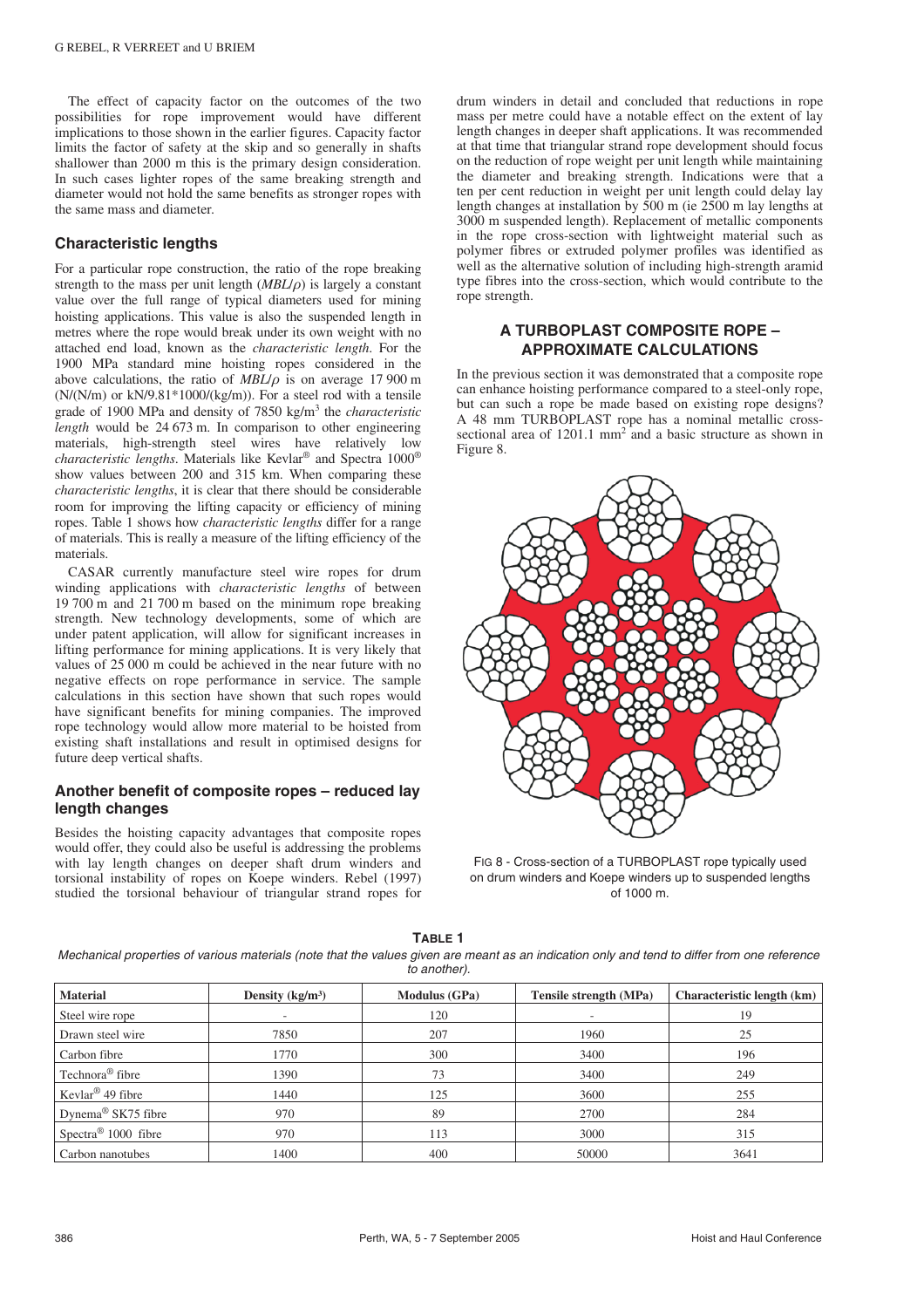The 48 mm TURBOPLAST rope also has the following properties:

| <b>Mass</b>           | $= 10.449$ kg/m                                        |  |  |  |  |  |
|-----------------------|--------------------------------------------------------|--|--|--|--|--|
| Assumed steel density | $= 7850 \text{ kg/m}^3$                                |  |  |  |  |  |
| MBL                   | $= 2018$ kN with 1960 MPa steel wire                   |  |  |  |  |  |
| Characteristic length | $= 19687$ m based on the MBL and<br>the mass per metre |  |  |  |  |  |

As an approximation, based on the metallic cross-sectional area, in each metre of rope there must be 9.429 kg of steel and the remaining 1.020 kg should be made up of the plastic layer and lubricant.

The objective in this analysis is to determine the effect of introducing varying amounts of material of a density of 970 kg/m<sup>3</sup>, a modulus of 113GPa and UTS of 3GPa (eg Spectra® 1000) on the rope mass per metre and hence *characteristic length* (in m or km).

It is assumed that the fibre material has the same average modulus as the wires formed helically into a rope and so when these are included in line with the axis of the rope they contribute to the share of the rope load in direct proportion to their cross-sectional area, relative to the overall load bearing area of the rope  $(1201.1 \text{ mm}^2)$ . This assumption is from simple principles for analysing statically indeterminate structures composed of different materials. The assumption also leads to the conclusion that the nominal tensile stress in the fibres and the steel wires will be similar.

The approximate mass per metre of the composite rope would be:

$$
\rho_{rope} = \frac{1201.1 \times \rho_{\text{steel}} \times (1 - r_f)}{10^6} + \frac{1201.1 \times \rho_{\text{fibre}} \times r_f}{10^6} + 1.02 \text{ (kg/m)} \quad (4)
$$

where:

$$
r_f = \frac{Fibre \ Area}{Total \ Area}
$$

Figures 9 and 10 show the results of calculations based on Equation 4.

In the case of the calculated *characteristic length* it was assumed that the rope minimum breaking strength of 2018 kN remained unchanged by the introduction of the fibre components.

The earlier calculations on the effects of rope mass reduction and strength increase on skip capacity showed that ropes with a *characteristic length* of between 25 km and 27 km would have very significant implications for hoisting efficiency, particularly in deeper shafts. In the case of the new South African static factor of safety, which decreases with an increase in suspended length  $(25\ 000/(4000 + L))$ , it has been shown that a rope with a *characteristic length* of 25 km would be able to hoist the same payload irrespective of the depth of the shaft.

The question that arises is what possible rope configurations would produce a fibre area/total area ratio of between 0.25 and 0.35. The last column in Table 2 shows how this ratio varies for different numbers of outer strands in a typical round strand rope construction. It can be seen that ropes with between seven and ten outer strands would satisfy this criterion. Drum winder ropes like the TURBOPLAST construction currently have eight outer strands and so this construction is ideally suited as the starting point for a composite rope design.

It is clear from the preceding analysis that an eight or nine strand TURBOPLAST rope with a high-strength fibre core could achieve the target *characteristic length* of 25 km and 27 km.



FIG 9 - Effect of high-strength fibre content on a 48 mm TURBOPLAST rope mass per metre.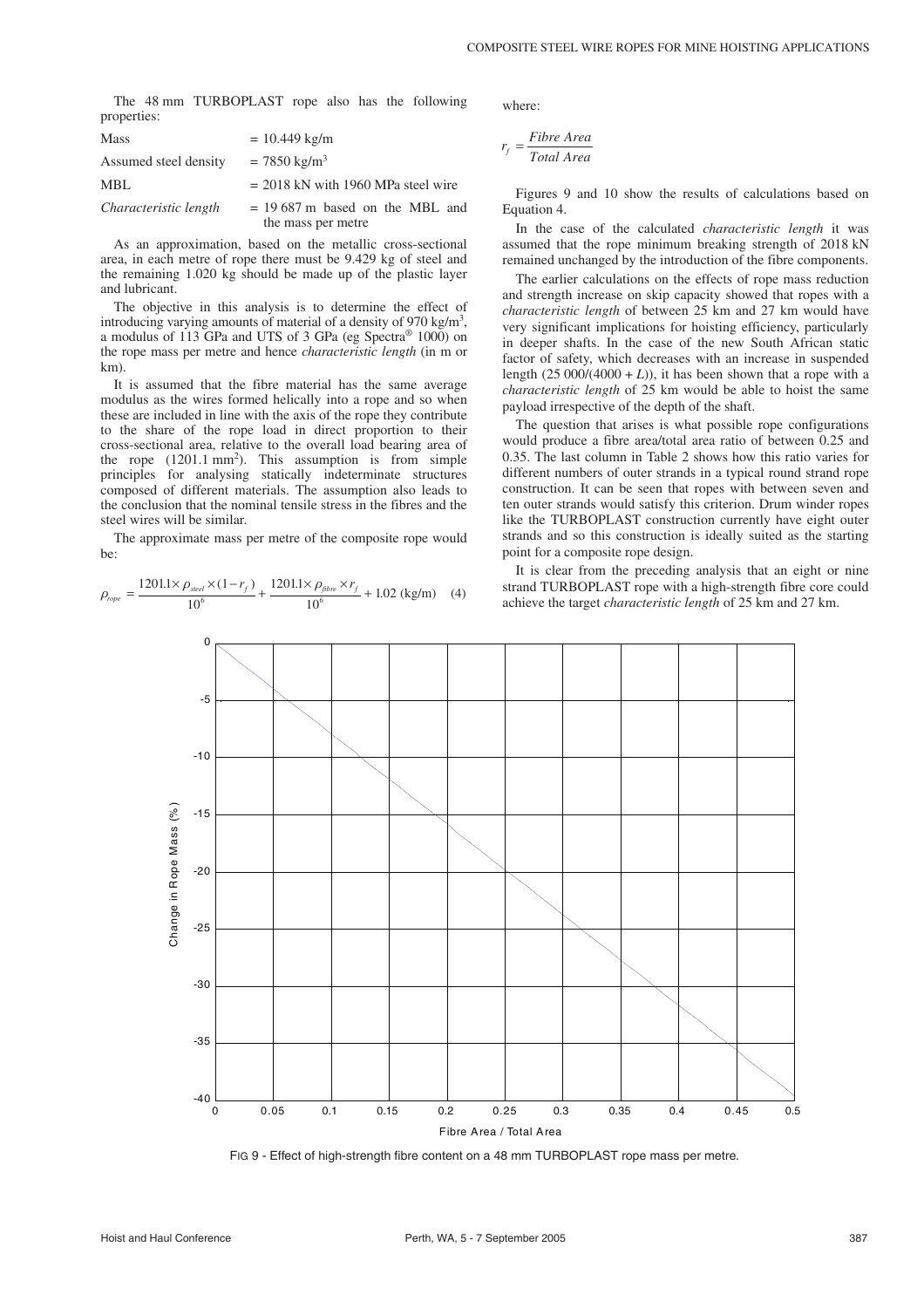

FIG 10 - Characteristic length of a 48 mm TURBOPLAST rope for varying amounts of high strength fibre content. The circled area shows the target characteristic lengths that need to be reached in order to achieve measurable improvements in shaft hoisting efficiency.

**TABLE 2**

| No of outer<br>strands | <b>Outer strand</b><br>diameter (mm) | Core diameter<br>(mm) | <b>Section of outer</b><br>strands compacted<br>fill factor<br>$= 0.89$ (mm <sup>2</sup> ) | <b>Section of core</b><br>fill factor<br>$= 0.85$ (mm <sup>2</sup> ) | <b>Total load</b><br>bearing area<br>(mm <sup>2</sup> ) | <b>Section of outer</b><br>strands as<br>percentage of<br>total area $(\% )$ | <b>Section of core as</b><br>percentage of<br>total area $(\% )$ |
|------------------------|--------------------------------------|-----------------------|--------------------------------------------------------------------------------------------|----------------------------------------------------------------------|---------------------------------------------------------|------------------------------------------------------------------------------|------------------------------------------------------------------|
| 6                      | 3.202                                | 3.595                 | 43.01                                                                                      | 8.63                                                                 | 51.64                                                   | 83.3                                                                         | 16.7                                                             |
| 7                      | 2.871                                | 4.257                 | 40.34                                                                                      | 12.10                                                                | 52.44                                                   | 76.9                                                                         | 23.1                                                             |
| 8                      | 2.617                                | 4.766                 | 38.30                                                                                      | 15.16                                                                | 53.46                                                   | 71.6                                                                         | 28.4                                                             |
| 9                      | 2.387                                | 5.226                 | 35.84                                                                                      | 18.23                                                                | 54.08                                                   | 66.3                                                                         | 33.7                                                             |
| 10                     | 2.200                                | 5.600                 | 33.83                                                                                      | 20.94                                                                | 54.77                                                   | 61.8                                                                         | 38.2                                                             |
| 11                     | 2.039                                | 5.922                 | 31.97                                                                                      | 23.41                                                                | 55.38                                                   | 57.7                                                                         | 42.3                                                             |
| 12                     | 1.900                                | 6.200                 | 30.28                                                                                      | 25.66                                                                | 55.94                                                   | 54.1                                                                         | 45.9                                                             |
| 13                     | 1.778                                | 6.444                 | 28.73                                                                                      | 27.72                                                                | 56.45                                                   | 50.9                                                                         | 49.1                                                             |
| 14                     | 1.668                                | 6.664                 | 27.23                                                                                      | 29.65                                                                | 56.87                                                   | 47.9                                                                         | 52.1                                                             |
| 15                     | 1.571                                | 6.858                 | 25.88                                                                                      | 31.40                                                                | 57.28                                                   | 45.2                                                                         | 54.8                                                             |
| 16                     | 1.484                                | 7.032                 | 24.63                                                                                      | 33.01                                                                | 57.64                                                   | 42.7                                                                         | 57.3                                                             |
| 17                     | 1.405                                | 7.190                 | 23.46                                                                                      | 34.51                                                                | 57.97                                                   | 40.5                                                                         | 59.5                                                             |
| 18                     | 1.335                                | 7.330                 | 22.42                                                                                      | 35.87                                                                | 58.29                                                   | 38.5                                                                         | 61.5                                                             |

Rope strand and core load bearing areas for a 10 mm diameter rope. Note that the rope diameter is not critical here but rather the ratio between the outer strand and core areas with regard to the total cross-sectional area.

# **NON-DESTRUCTIVE TESTING ISSUES**

A key factor in the design and operation of composite mining ropes will be the safe and reliable non-destructive testing (NDT) of these. Magnetic inspection techniques are normally applied to the NDT of steel wire ropes and these have been established as an accurate means of condition assessment of wire ropes over many years. If the rope structure would incorporate non-metallic load bearing members, like the high-strength aramid and highmodulus polyethylene fibres, then an immediate question from operators will be how to detect deterioration of the fibre core. How important load bearing fibre core condition monitoring is in practice will depend on the proportion of the total rope area that it represents. Table 2 showed that for an eight strand rope the core would be circa 28.4 per cent of the total area where a 12 strand rope would have a core area representing close to 46 per cent of the total. Clearly the significance of core integrity in these two examples would be different.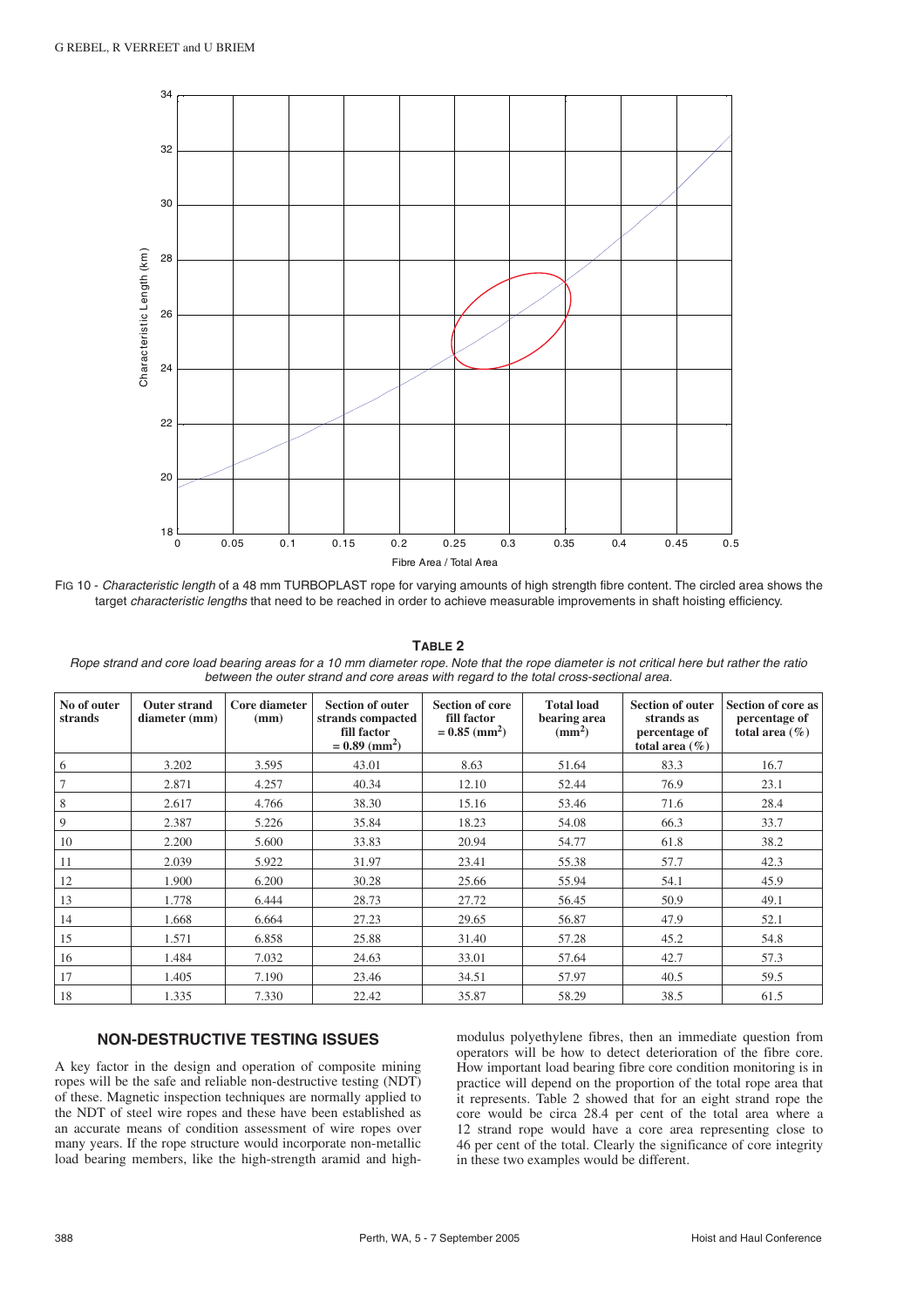An approach to addressing the core condition monitoring would be to demonstrate, through extensive laboratory and field trials, that the fibres always outlast the steel wires in bending and tension fatigue conditions (ie when formed into composite ropes) as well as under conditions of multilayer coiling on drums. It is well known that the fatigue properties of high-strength aramid and polyethylene fibres far exceed those of steel wires. It is therefore not unreasonable to expect that in a properly designed composite rope the fibre core could significantly outlast the outer steel wires under all operating conditions. The design of steel strands for deep shaft winding applications is at a relatively advanced stage and these could be used also for the composite rope (eg the TURBOPLAST outer strands). The challenge would be to design a jacketed fibre core that addressed issues such as inter-fibre fretting and transverse loading that could lead to core deterioration. CASAR is developing a number of different fibre core designs to address these problems.

It is highly likely that operators would still require independent verification of core integrity in spite of the fact that it may always outlast the steel outer strands. Rebel *et al* (2000) gave a detailed analysis of various condition monitoring techniques for fibre mooring ropes used in offshore applications (where magnetic techniques can not be applied). Different approaches to condition monitoring were listed including:

- vibrational techniques,
- magnetic resonance,
- conductive internal elements, and
	- fibre optics, including:
	- Mach-Zehnder interferometers
	- Sagnac/Michelson interferometers,
	- Fabry-Perot interferometers,
	- intensity-based sensors
	- speckle pattern sensors,
	- Brillouin scattering, and
	- intra-core Bragg reflection grating sensors.

Of the methods of non-destructively monitoring fibre ropes the use of fibre optic systems appeared to be the most feasible and there are already specific examples of ongoing development of this technology for fibre ropes and steel strands. The proposed fibre optic techniques rely primarily on the application of distributed strain sensor systems, which are already being used successfully in other 'smart' materials and structures. In the case of ropes, and particularly fibre ropes, relatively high operating strains prevent simple insertion of the monitoring fibres into the structure and so strain attenuation schemes need careful consideration. Figure 11 shows an example of the integration of a fibre optic sensor element into a parallel lay fibre rope.



FIG 11 - Structure of a parallel lay fibre rope with an embedded optical fibre sensor (from Robertson and Ludden, 1997).

As part of the composite rope development program, CASAR is addressing the NDT issue and the practical solution to this problem will form part of the composite mining rope product offering.

## **FUTURE DEVELOPMENTS**

In the last five years material science researchers worldwide have been investigating the mechanical properties of carbon nanotubes (CNTs), which were discovered in 1991 by the Japanese electron microscopist Sumio Iijima. CNT fibres are likely to give tensile strengths in the range 50 GPa to 100 GPa with a modulus considerably higher than drawn steel wire (ie greater than 207 GPa) and a density of around 1400 kg/m³. This would result in *characteristic lengths* in excess of 3600 km compared to 25 km for steel wire and circa 19 km for steel wire rope (see Table 1). Universities like Cambridge in the UK and MIT and Rice in the USA are working actively on techniques to grow carbon nanotubes on a continuous basis to form the lengths that would be necessary for serious lifting applications like mine hoisting. The mechanical properties of CNTs are so superior that they have even been proposed for use in the space elevator being explored by the NASA Institute for Advanced Concepts (NIAC). The NIAC Phase 1 report by Edwards and Westling (2003) gives this basic description of the concept:

> *The simplest explanation of the space elevator is that it is a ribbon with one end attached to the Earth's surface and the other end in space substantially beyond geosynchronous orbit (100 000 km altitude). The competing forces of gravity at the lower end, and outward centripetal acceleration at the farther end, keep the ribbon under tension and stationary over a single position on Earth. This ribbon, once deployed, can be ascended by mechanical means to Earth orbit.*

This is clearly a far more complicated problem than mine hoisting from 3000 m or 4000 m below surface. However, if CNTs show such promise to allow for applications like the space elevator then it is quite likely that they could also revolutionise mine winding rope technology.

Even if the CNT fibres become commercially available in the next five to ten years it is still foreseen that these could only be used as core material in a steel wire rope as the steel will still be required on the outside to protect the mechanically more fragile core. At present the immediate advantage of CNTs would be that their modulus is significantly higher than existing high-strength aramid fibres and polyethylene fibres. Modulus matching between the different helical elements in a composite rope is important to ensure equal load sharing. However, it is not impossible that as CNT synthesis improves, hoisting ropes could be developed where the entire rope load is carried by the fibre core and the steel wires on the outside are purely used for mechanical protection. This would be fundamentally different to the ideas already discussed in this paper where the outer steel wires are still seen as the primary load-bearing elements. Such changes in rope design would need to clearly address the above-mentioned NDT issue as part of the development program.

# **CONCLUSIONS**

The analysis in this paper has shown that composite mining ropes can significantly enhance the performance of deep shaft hoisting systems by allowing for notable reductions in rope mass per metre while maintaining rope diameter and breaking strength. For future deep shafts the implications of changing to composite ropes are so dramatic that their use could change the economics of a shaft hoisting system. This could take new development projects from not feasible to feasible, allowing